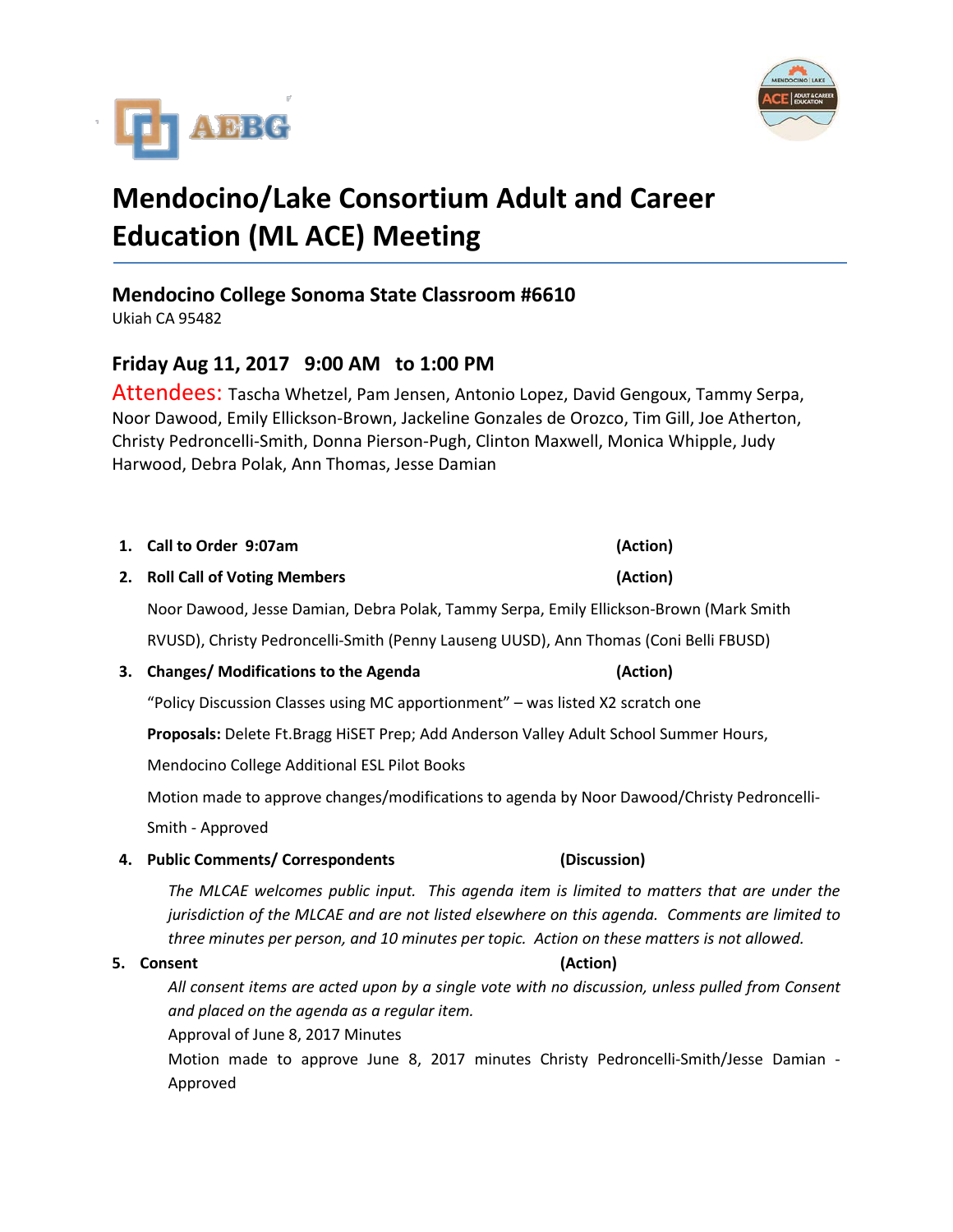

#### **6. Updates:**

**a.** General Updates from Group

Noor was able to talk to Frank Gerdemen from ADVANCE in Tahoe. Frank discussed their orientation process, which is more in depth with three different sessions. Registering students, assessing student, and looking at the students' complete future, which involves setting up a plan and path forward along with meeting with students' every 2 weeks to check in on the students' progress or whether the students goals are changing. Noor really appreciated how ADVANCE focuses on the students' long-term goals and not just entering a specific class. What Noor also found interesting is how ADVANCE works with Dept. of Rehabilitation to receive funds for people who qualify and she is going to look more into this. Judy added that if anyone is interested in speaking to Frank she could try to set something up.

Antonio shared the dates that the college has a week of welcome for students/community.

Aug. 22-23 Mendocino College Ukiah Center

Oct 23 – Mendocino College Lake Center

Aug 28 – Mendocino College Willits Center

Oct 30 – Mendocino College Ft. Bragg Center

Sept 5 – Will be college and University Day in Ukiah and evening will be in Lakeport at the Mendocino College campus.

Antonio also shared he will stay on the list serve and will help out with the C2C Summit but will no longer be attending our Mendocino Lake ACE meetings.

**b.** Updates from the state

Judy shared that the Data and Accountability Workgroup has gone over these changes very extensively. These will be launching in the 18-19 fiscal year. With these new changes the consortium could strategically decide to create agreements that would allow NRS functioning level to be used for placement at the college by using a "crosswalk" that will be released by the state in fall 2017.

**See Appendix A:** The Data and Accountability White Paper highlights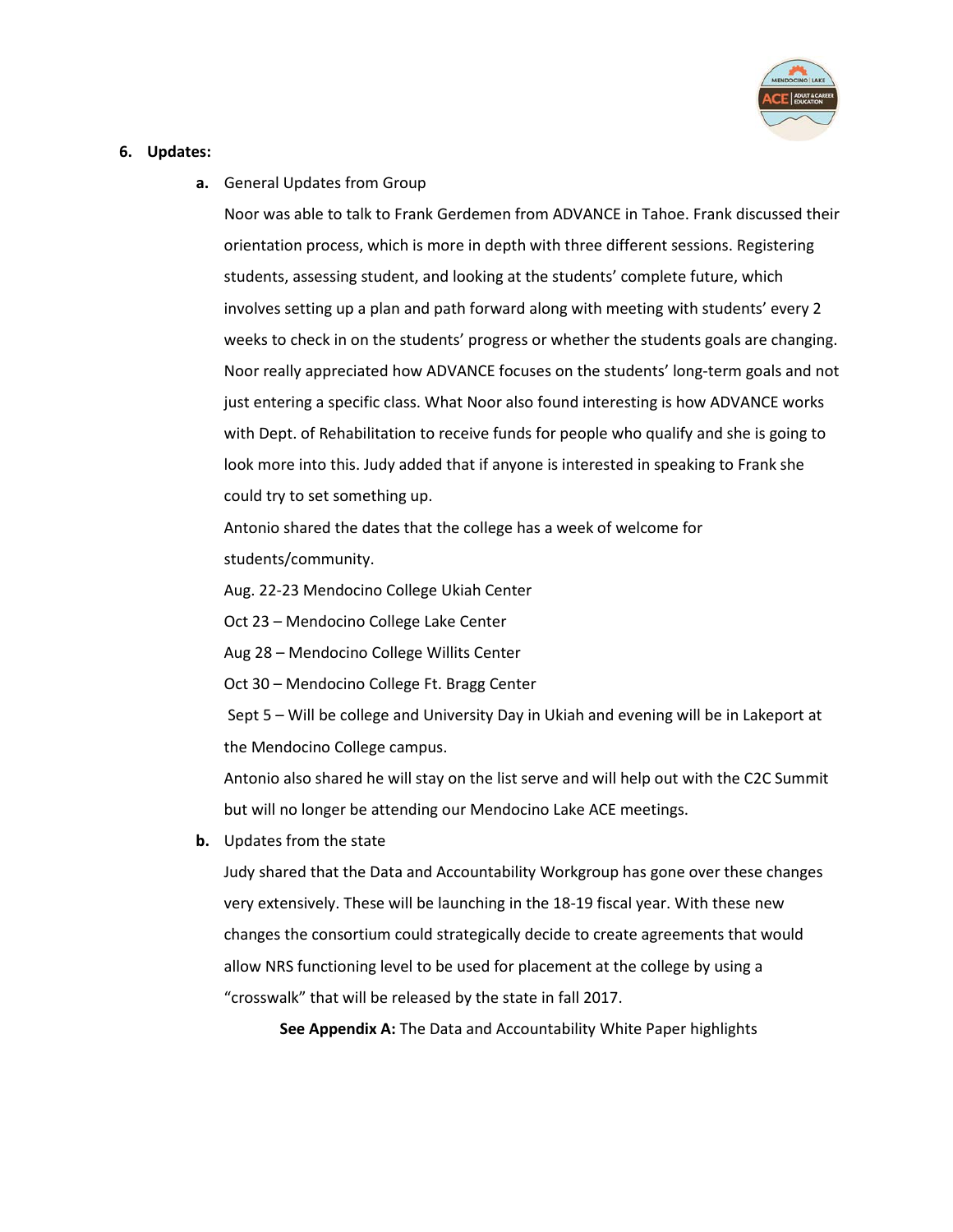

Joe let the consortium know he talked to Neil from the State. The state was pressuring Neil to show spending, for us to do this we have moved to a single pot of money model. Going forward more fiscal responsibility will be given to individual member agencies.

#### **See Appendix B:** Fiscal Updates

**c.** Calendar for Next 6 month

Judy presented a powerpoint of the next 6 months events.

**Appendix C:** 6 months events

December 8 each member expenses will be due to the college. These expenses include; Invoices expenses for 15-16 related to each project (one invoice per project) and the General Ledger explaining how each member has spent their 16-17 funds and MOE funds. Noor stated that she would like to have specific directions on how she will be reporting her MOE funds. Judy and Joe advised that after the next budget meeting this reporting will be more specific.

Jan 22-23 Annual Summit will be held in San Diego. Judy and Joe Atherton are going and there are two more seats open. Judy will be sending out an email and the first to respond will be going.

**d.** Marketing and Outreach

Judy went over the marketing projects that have been finished and the ones that are still in progress. A PowerPoint of marketing updates was presented to let the consortium know how and when advertising will be published and public. We are going to try to have heavy push of advertising two times per year, at the beginning of each semester.

- Completed Logo and new tag line
- New Website URL: mendolakeACE.org Judy showed the new website and advised that if there are any specific changes send an email to Monica. Ukiah Adult School would like a logo with a direct link that they could place on their personal website. Current Job listings will be copied from CalJobs website and scanned in by Monica weekly.
- Ad on the MTA for the next 4 months
- Ad in the Spanish News Paper for HiSET / GED
- Flyers for HiSET / GED strung around Ukiah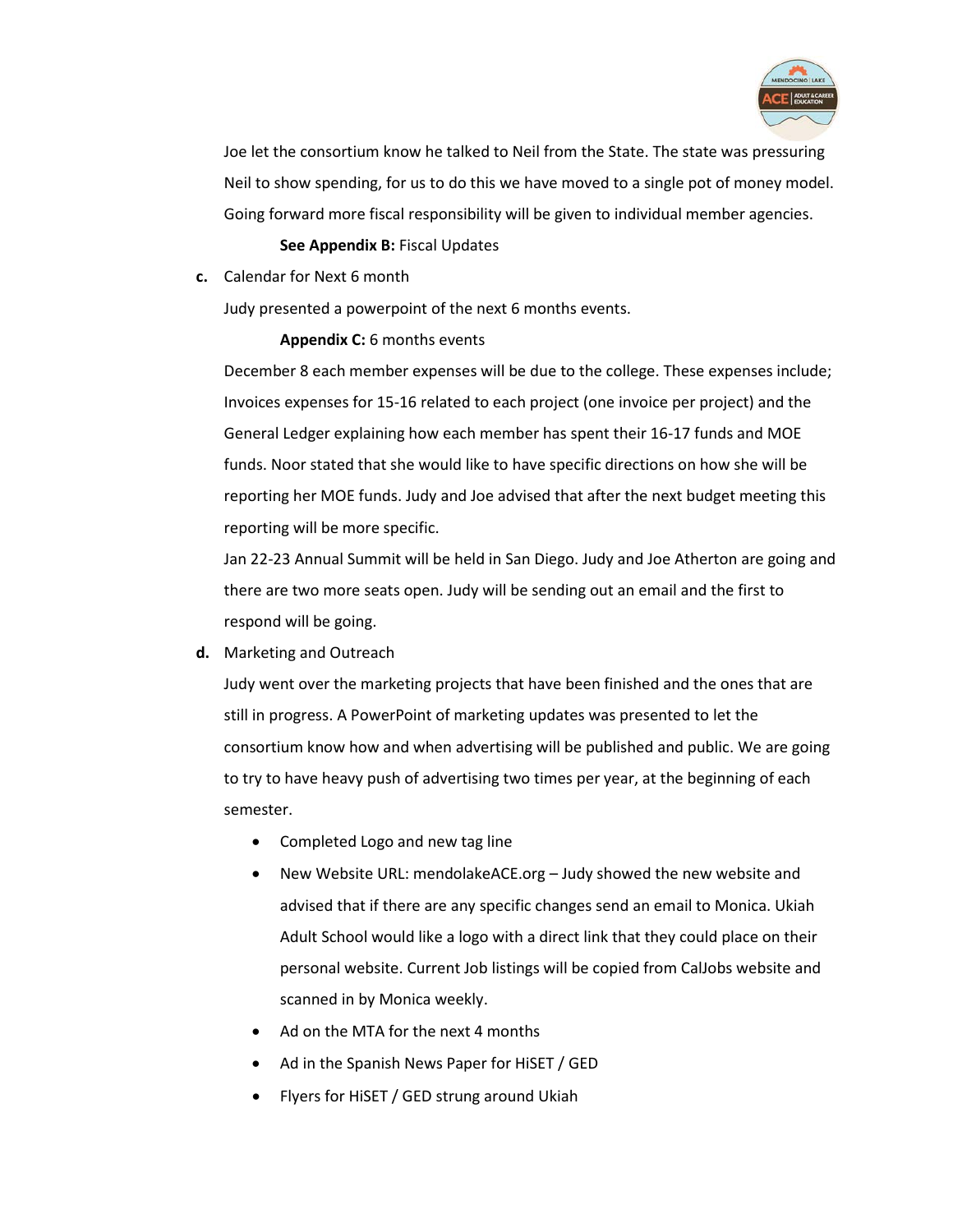

- Medical Pathways Alliance Booklet
- Lake County Flyer Completed The Mendocino College cannot advertise outside of the college district.
- Video Completed

Christy added that the ESL instructors made a flyer and hung them up throughout Ukiah. The City of Ukiah Recreational guide is good exposure and Monica will be getting the information from Christy.

Emily added that the Mendocino Voice is also a possible strategy to look at. Judy went over the outreach that she has completed. The Mendocino Lake ACE counselor will potentially start seeing is the Mendocino County Jail. Dave and Clinton suggested we possibly get in touch with the probation office as an outreach for our programs. The Parent Advisory Committee in Kelseyville Unified School district will be meeting soon and it was suggested that Mendocino Lake ACE should be present to discuss our programs to those in attendance.

**e.** Curriculum to Career Summit Update

Our Summit will consist of a panel that will include one representative from each industry telling the group of educators what kind of an employee they are looking for. What education are unemployed persons missing? What are these employees looking for when hiring? Judy has asked the consortium to help with inviting the industry personal that would sit on this panel as well as industry personal that would group with educators to discuss what education is lacking and how we can fill in the gaps. As of today we have 37 educators/administrator who have RSVP'd.

#### **Brainstorm of Ideas to Contact**

Construction and trade – Debra shared that Judy should get in contact with Jen to help identify people. Factory Pipes, Tim Will reach out to contractor, CalTrans Healthcare – Christy has a list of 5 people she will be contacting. Business – HR from UUSD, West CO., HR from the hospital, Savings Bank, David Pai, Chamber of Commerce, Heidi Dickerson Judy asked Debra to reach out to the faculty at the college.

#### **Our Vision for after the Summit**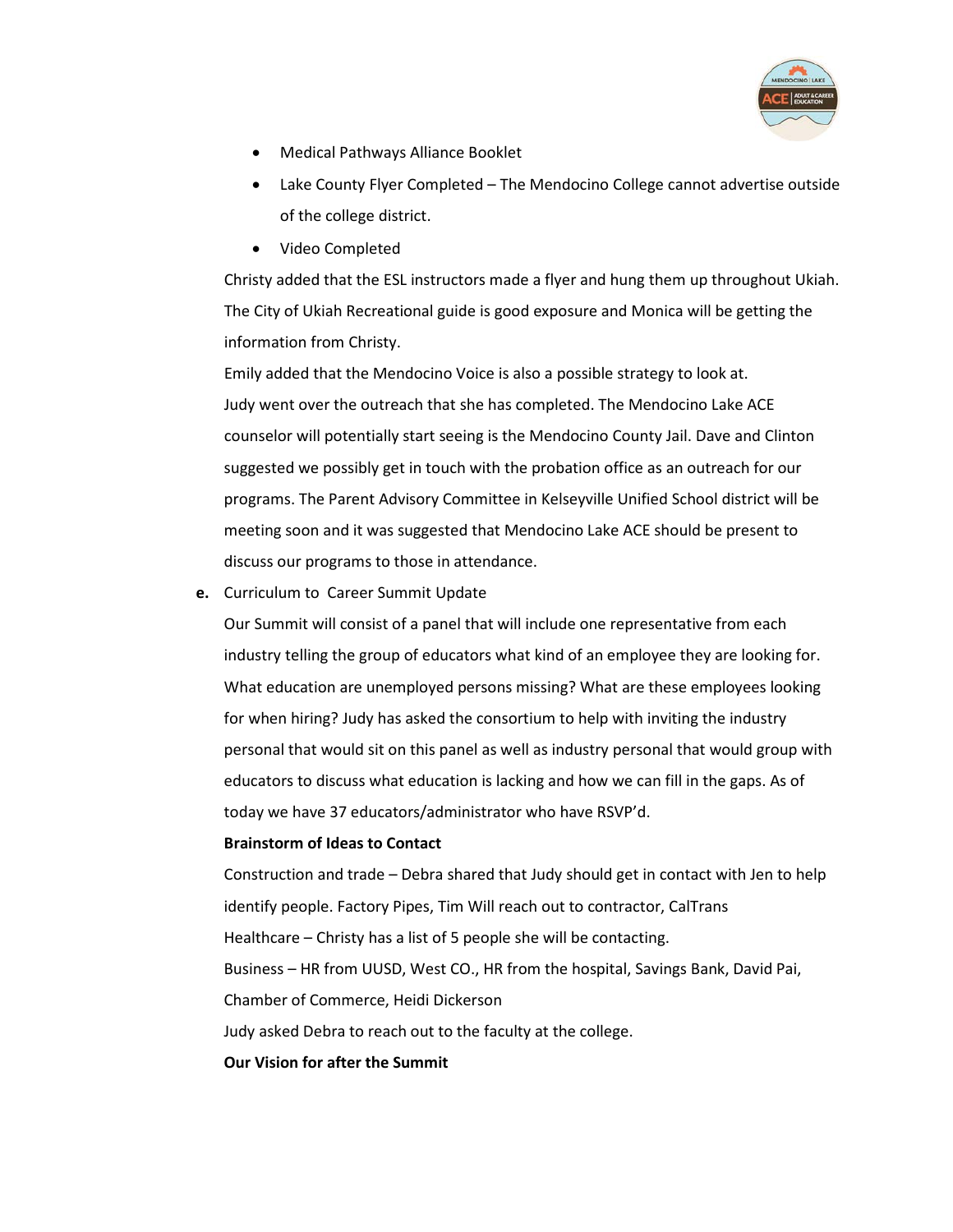

Judy asked what everyone hopes to gain from this summit. How are we going to use the information?

- We will better serve the students by creating an educational plan for the student to be successful that also fits the needs within the community
- Use this information to inform the plans that we create for students.
- Create student facing maps that represent the pathways. (i.e. medical flyer)
- Summary of these assets to send back to employers and faculty. We could help you grown your own employee or provide services for applicants who are under qualified.
- Use this information to identify gaps, evaluate current programs, and to inform our future program development.
- Continuing to strengthen relationships between the industry and the educators
- **f.** Community Pro Suites Update
- **g.** Website Launch

Website in live URL: mendolakeACE.org Email Monica with any errors or changes that are found.

**h.** Survey Results

Judy went over Director Evaluation and the Annual Survey that shows that we have improved in every single area as working together as a consortium.

#### **Appendix D- PowerPoint Graph of 15-16 & 16-17 Comparison**

#### **7. Policy Recommendation- MLACE Apportionment Courses -**

Debra gave a brief description about the apportionment. Voting members decided to allow the college to move forward with the new policy "Apportionment Courses". The specific language of the Policy will be voted on at the next meeting.

#### **Appendix E: Recommended Policy "MLACE Apportionment Courses"**

#### **8. Budget Review**

Judy went over the budgets for 15-16 and 16-17 on PowerPoint. She also mentioned that the Chancellors office wanted MLACE to do first in first out, so the accommodations were made. This does not impact any of agency spending, in fact it increases the time to spend down our funds.

- **a. 15-16 One time remaining= \$24,193.29**
- **b. 16-17 One time remaining= \$37,596**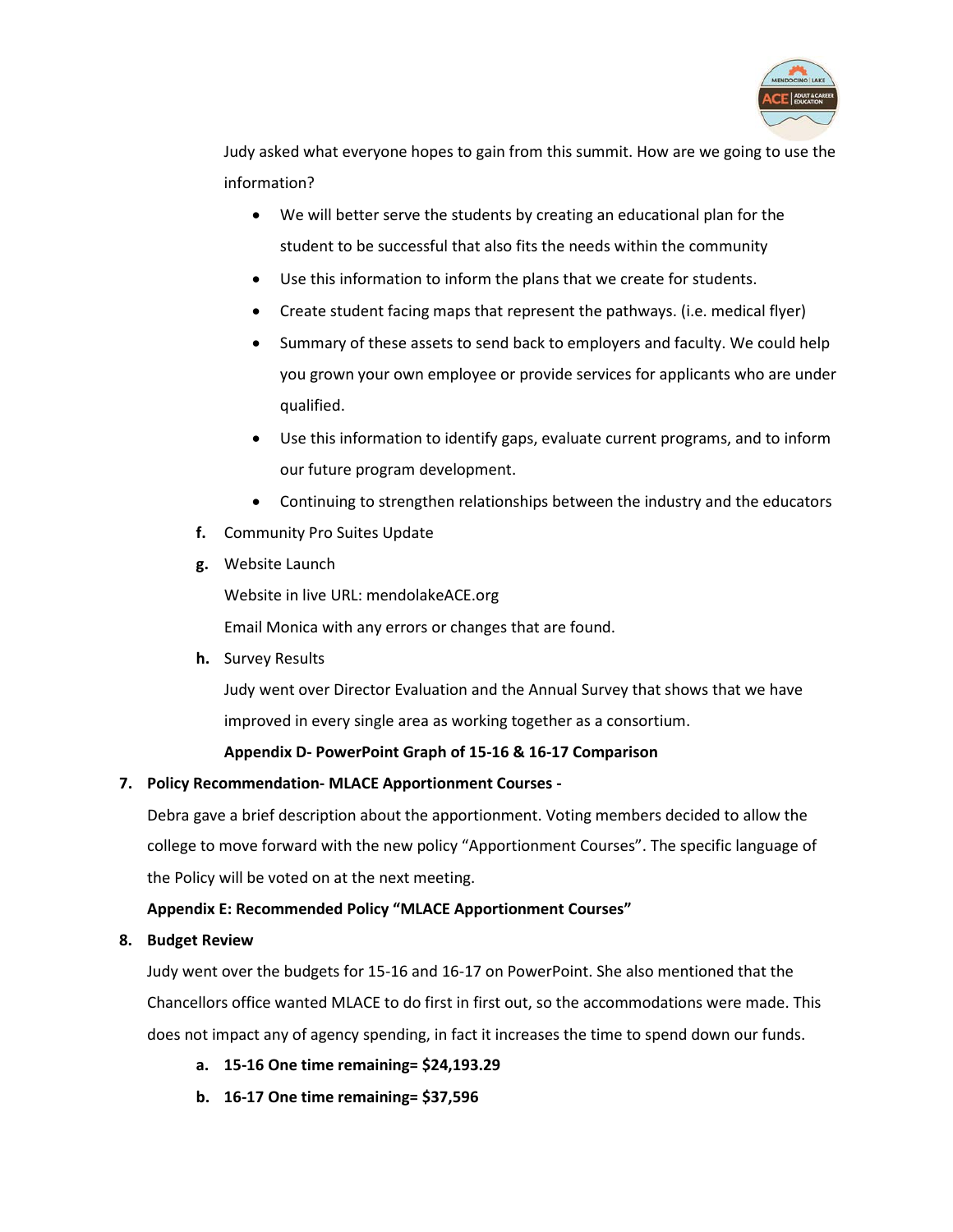

**c. Data Funds = \$6,594**

#### **9. One Time Funding Request Proposals: total = \$4,880.68**

**a.** UVAH Stipends – (\$1166.00)

Penny Lauseng / Noor Dawood - Approved

- **b.** FB USD HiSET Prep (\$10,000- not part of one time)
- **c.** UUSD- ESL Books (\$1,763.22)

Motion to approve ESL Books made by Emily Ellickson – Brown /Penny Lauseng - Approved

- **d.** M.C. RV computers (\$2,057.46) Motion to approve RV computers by Noor Dawood / Penny Lauseng
- **e.** Facilitation Training (\$950 / person) No discussion – Tabled until next meeting
- **f.** MC ESL Pilot Books Additional (\$550.08) Motion to approve ESL Pilot Books - Additional Tami Serpa / Tim Gill – Approved
- **g.** AV Summer School Coordinator Hours (\$2153)

Motion to approve AV Summer School Coordinator Hours Penny/Tim - Approved

#### **10. Annual Plan Breakout Session:**

**a. Priority Strategy Identification (Action/Discussion)**

The group broke out into sections based on AEBG objectives. Each group reviewed previous work completed and narratives written at the last MLACE meeting. The group then identified key strategies in each objective area. The consortium has agreed to submit at least one priority from each objective that we know we will accomplish by the next year. The group asked Judy to pull out the "low hanging fruit" from the list of priority strategies that were identified by MLACE. Mendo Lake ACE will keep a list of all of the strategies that were identified today as reference for what we hope to accomplish internally over the next year.

Motion to accept the plan Debra Polak / Noor Dawood - Approved

**b. Adoption of plan (Action/Discussion)**

Roll Call Vote that you have read and agreed to the General Assurances Emily Ellickson – Brown - Round Valley Unified School District Noor Dawood – Anderson Valley School District Ann Thompson – Ft. Bragg Unified School District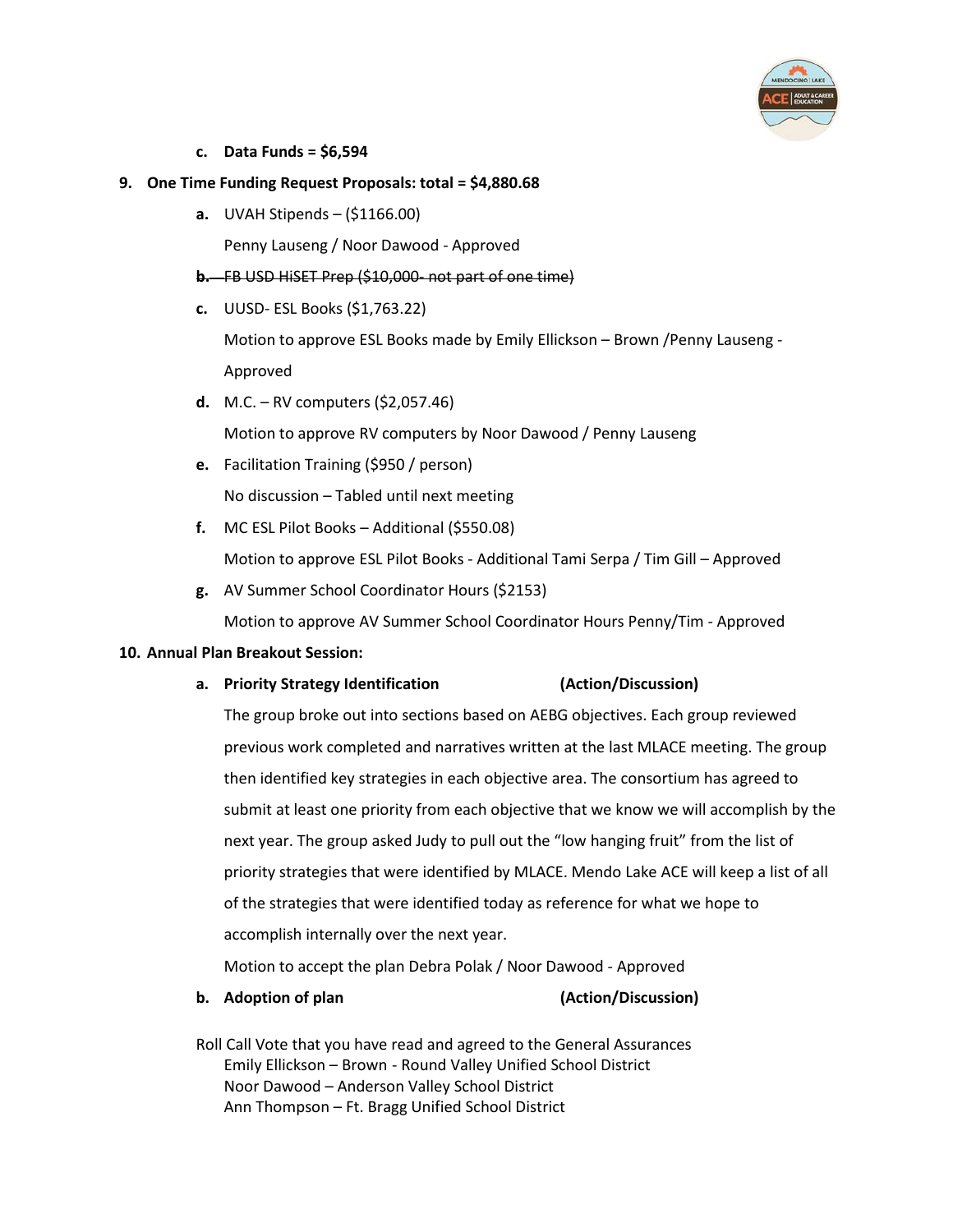

Tim Gill – Kelseyville Unified School District Jesse Damian - MCOE Debra Polak – Mendocino College Tammy Serpa - LCOE Penny Lauseng – Ukiah Unified School District

#### **11. Next Meeting Date and Time (Action/Discussion)**

- **a.** Sep. 8, 2017 from 9-12
- **b.** Medical Pathways Meeting 8:00am-9:00am
- **c.** Data & Accountability 12:00pm-1:00pm

#### 12. **Adjourn 12:50pm (Action)**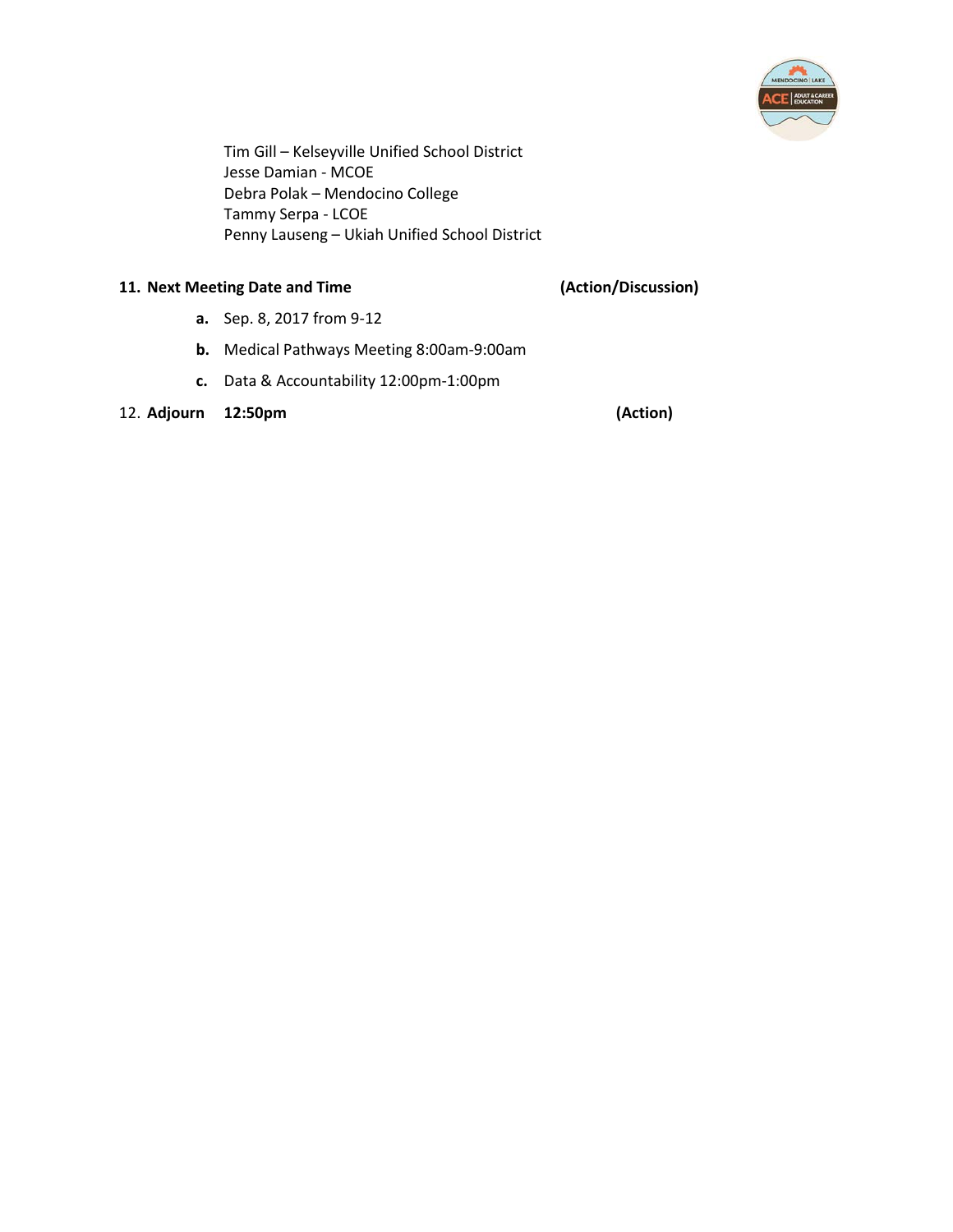

#### **Appendix A:**

- Several policy changes are about to be/ have been adopted at the state level
	- Data and accountability White Paper was released
		- Data LaunchBoard: Data from k-12, CCC, EDD (wage file) will be aggregated into LaunchBoard (currently a CCCCO project)
		- Alignment of Assessment: AEBG will crosswalk Assessments from NRS Functioning Levels, OCTAE (office of Career, Technical and Adult Ed college and career readiness framework, the CCC CB21 levels for below transfer that informs placement of students into transfer level college coursework
		- Retrofit MIS (Management Information System) and CCC Apply to streamline collection of AEBG data by the community College
		- Population Definitions: k-12 adult school and CC noncredit students whether funded by AEBG, WIOA Title II, Perkins, or CCC noncredit apportionment
		- Assessment Required for CCC ABE and ASE: For CCC all non-credit students in the 7 programs areas must be reported. Assessments can be done use NRS approved instruments or a crosswalk of the NRS and CC CB21 course rubric for levels below transfer.
		- Assessments Required for CCC ESL Courses: For CCC ESL or EL Civics all students must be reported and can use an NRS approved assessment or attainment of a functional level tied to completion of a course or a Career Development and College Preparation (CDCP) certificate community college CB21 course for rubric levels below transfer.
		- AEBG will create a crosswalk that will allow for alignment and consistent measurement of skills across NRS EFLs and CB21 levels with the ability to access the more granular info available in CAI test when it becomes available. (fall 2017). Consortia will be instructed to leverage this to inform and accelerate the development of articulation agreements (between k-12 and cc) and local placement policies.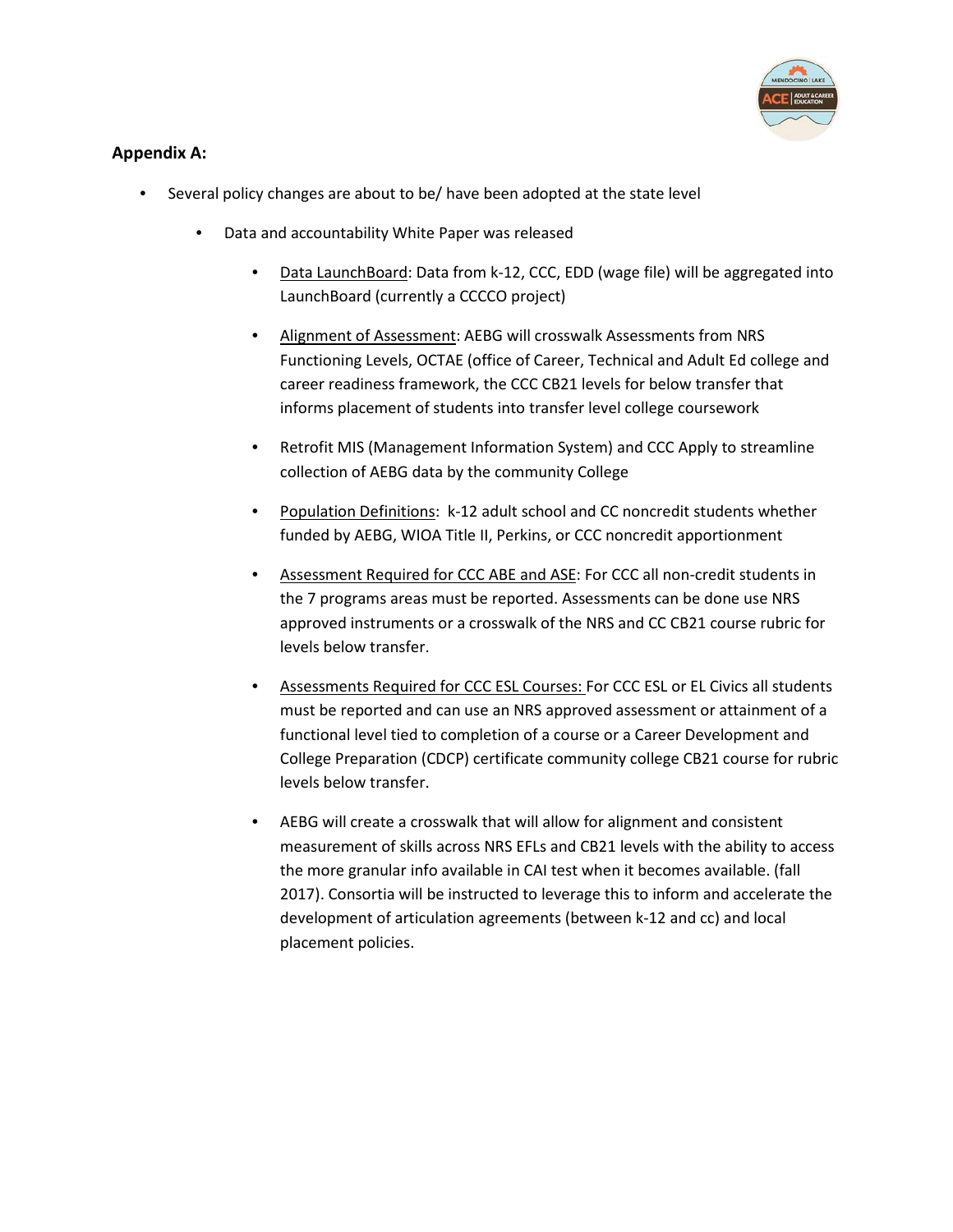

#### **Appendix B:**

- **Fiscal Updates** 
	- Move multiple funding year model into a single pot of money model- this will change the way we account for our funds going forward- they will not be separated by funding year
	- In addition, members will need to start tracking their own budget and expenses in budget categories 1xxx through 5xxx and report those to the state
	- Expenses will be reported via a new AEBG portal

#### **Appendix C:**

#### Schedule-Next 6 month Aug. Sept. Oct.  $1^\text{st}$  – Student Data Due 7<sup>th</sup> - Medical Pathways Event Lakeport 11<sup>th</sup>- MLACE Meeting 10-11th Data Policy Meeting Sac 8<sup>th</sup> - MLACE Meeting - Annual Plan Creation 20<sup>th</sup> - MLACE Meeting -One Time Requests - One time requests 31st- Student Data Reporting Due 15<sup>th</sup> - Annual Plan Due Nov. Dec. 17th- MLACE Meeting (9-1pm) Jan. 8th - Member Expenses Due to MC - Review of Member Programs 8<sup>th</sup>- MLACE Meeting 12th MLACE Meeting - PAT Review / New PATs MLACE Policy Review/ Recommendations 22nd, 23rd - Annual Summit - Member Budget Proposals  $34^{\rm st} -$ Student Data Due